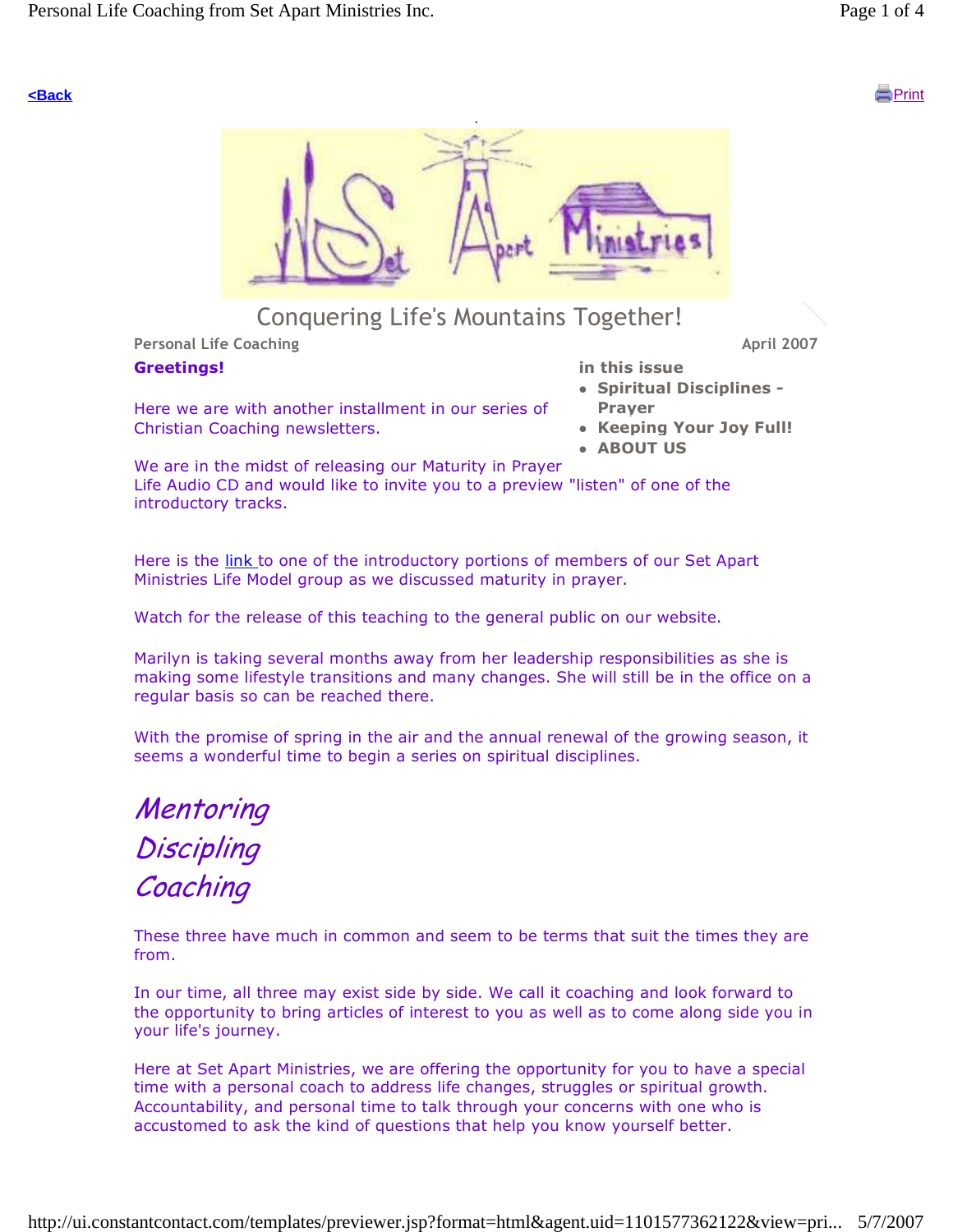Understanding so often brings with it a release and an ability to move in the direction you felt too "stuck" to do before!

We hope that the things we bring to your attention through these monthly newsletters are giving you food for thought and prayer.

Your feedback and requests for subjects you would like to see addressed are always welcome!

May these words be of encouragement to you and yours!

## Barbara Klika and Marilyn Guffey, Personal Life Coaches



## Spiritual Disciplines - Prayer

We have been thinking and talking much about prayer in these past few months as we have been completing work on our audio teaching. We have been comparing the development of our maturity in our prayer life along the same parameters we use to understand our progress--or lack of it--in our relationships with others. How much more so do we want to grow in our relationship with our Creator.

In my church background, Lutheran, there was an emphasis on prepared prayers and I was totally unprepared for the form of spontaneous prayer or concerts of prayer I now value so much. To be able to speak with our Father and Messiah directly from our hearts was a novel thing!

I don't ever recall there being a class like Prayer 101. It seemed that everyone just assumed everyone else knew how to pray.

Learning to pray spontaneously with my therapy or coaching clients has been a great blessing to me, and according to many, to them as well. Gathering up the concerns in words that present our dilemmas to Him, praying relevant Scripture in a personal way, standing in the authority of a Believer to minister to another: these are all aspects of prayer that have become like breathing to both Marilyn and me.

If you didn't have a Prayer 101 class either, you might be wondering how to learn. Or if you have been a prayerful believer for many years you may have experienced periods of dryness or prayerlessness. In either case, it is a wonderful thing to simply bring your own words in prayer to our Creator, without worry of not being somehow "right" or sophisticated sounding. All too often we make something like prayer more complicated than it has to be! If you begin, or begin AGAIN, by asking the Spirit within you to teach you, He will do it!

If this is a new thing, you may want to start out by reserving just five minutes a day to listen for Him. How to quiet yourself from all the concerns of the day to be able to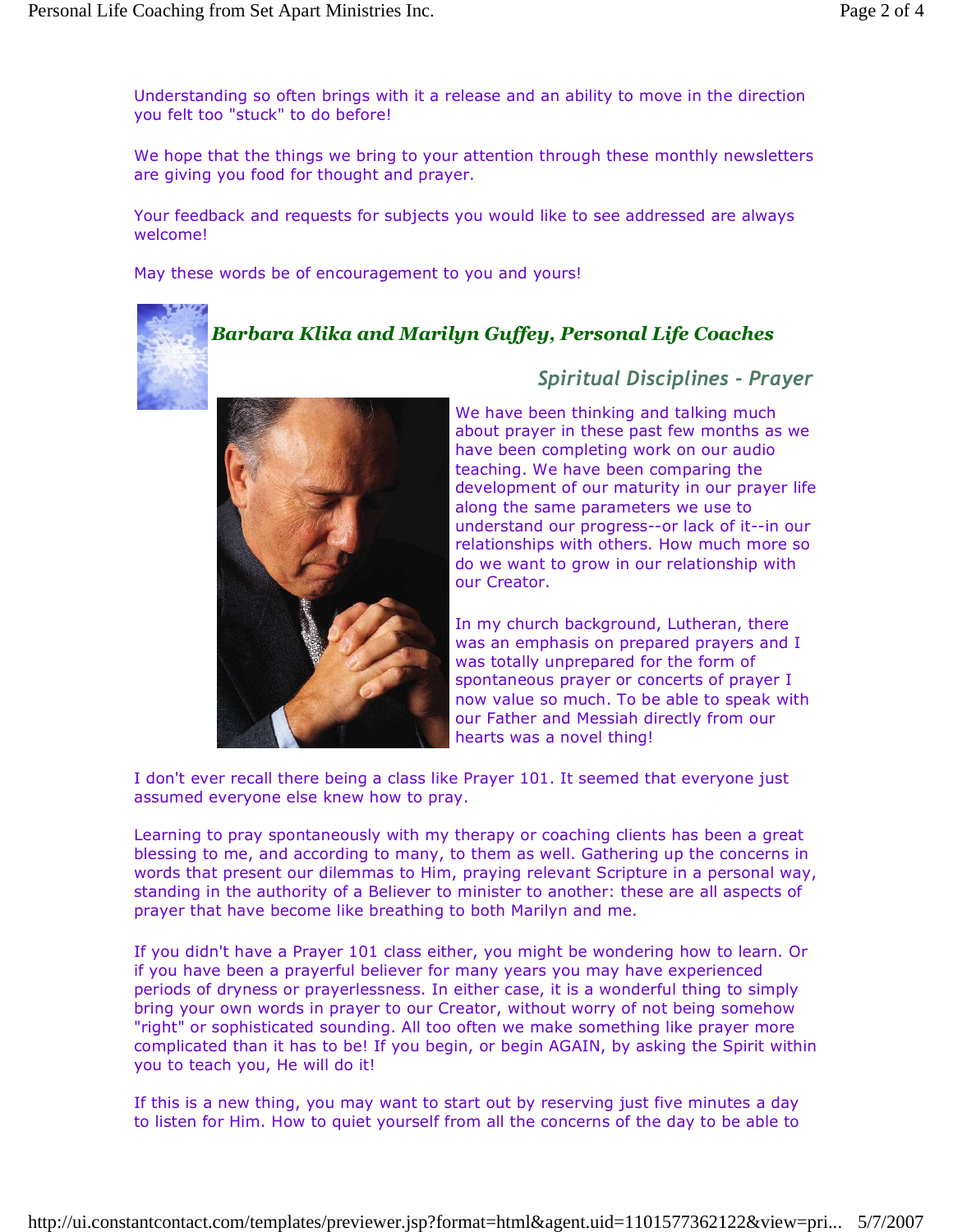#### do so?

It is well known that the Psalmists were very finely gifted at putting all their thoughts and emotions in prayer; their words may help you find a pattern after which to form your own petitions. By taking a psalm, perhaps one or two verses a day, then asking for His understanding as you quietly wait on Him, you will have taken a giant step toward either growing your prayer life or rejuvenating it!

Once you have determined to increase your prayer time, you may be surprised at all the hindrances that pop up! We'll talk about them next time!

Are you disciplined enough to keep joy filled times in your life?

That's right! In the midst of our stressful and busy lives, it is indeed a discipline to PREVENT the urgency of tasks from crowding out time for joy.

As we move more toward a reliance on our Messiah for His direction and purposes to work out in our life, it should follow that our own urgency for the things we THINK are so important decreases. Oh, it's not that we should sit idle. Yet, an understanding of our part of the responsibility for our lives and God's part is often overlooked.

When was the last time that you simply took a day to do something fun? Or even planned a joyful outing for the near future? Do you do this on a regular basis? It restores the outlook and perspective that keeps us

Keeping Your Joy Full!



from thinking too much of our own importance, and more of His!

Discipline of joy! It's not one of the "terrible D's" that drain the joy of our lives, like despair, depression, duplicity, distortions.

This discipline is good for us, as a cheerful heart is medicine for the soul.

#### ABOUT US

Barbara L. Klika, MSW, LCSW, Personal Life Coach is a licensed mental health professional and founder of Set Apart Ministries, Inc., who is trained to help people learn new skills and make significant behavior changes.She is a trained Bible Study teacher and has been mentoring people in their spiritual growth for many years. She has completed Life Coaching training through Mentor Coach, Inc. She is here to offer her skills in the areas of faith development, communication, problem-solving, and behavior change.

Marilyn T. Guffey, lay counselor, Personal Life Coach, worked in a church setting for ten years before joining Set Apart Ministries, Inc. in January 2003. She has